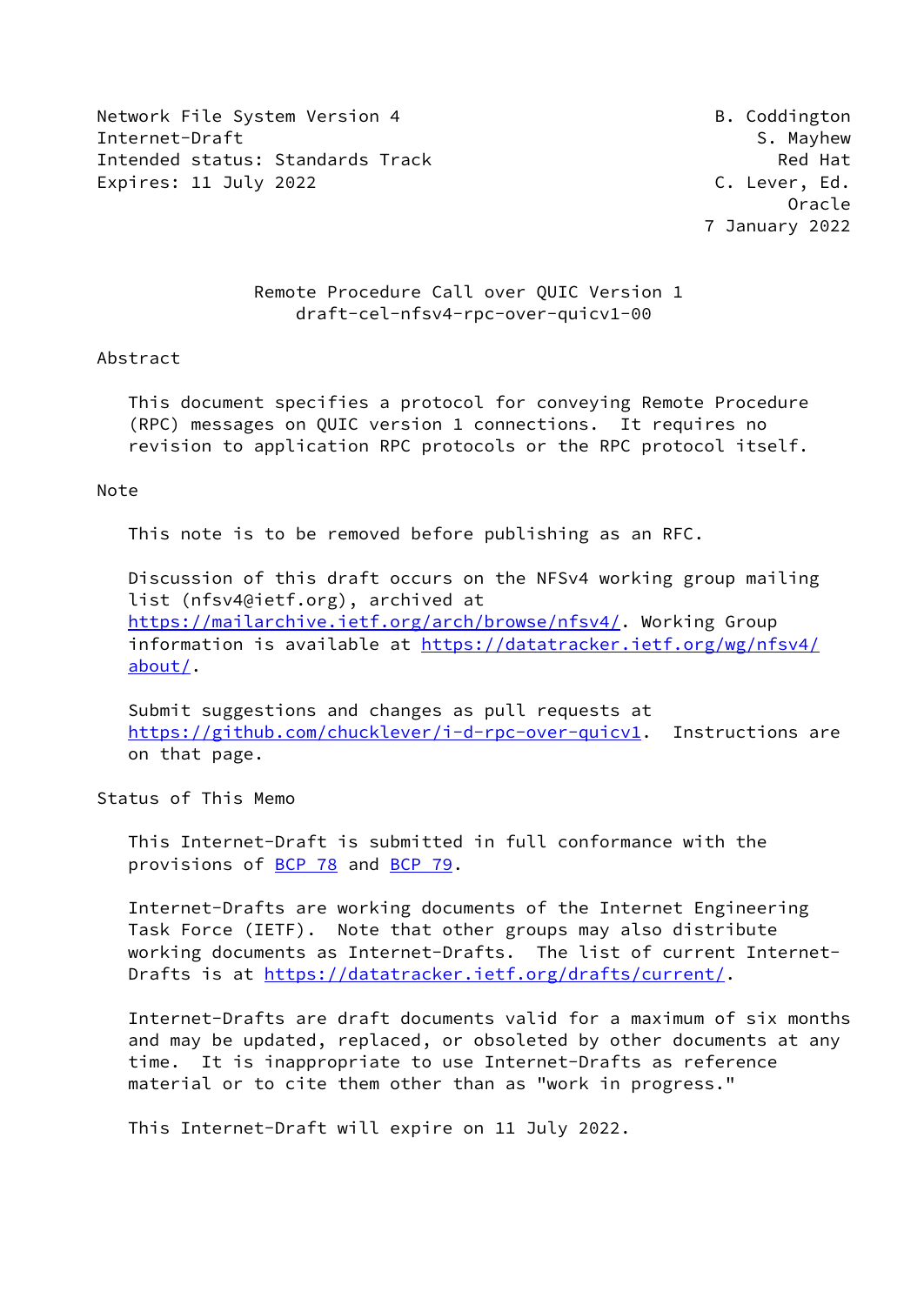<span id="page-1-1"></span>Internet-Draft RPC over QUIC January 2022

Copyright Notice

 Copyright (c) 2022 IETF Trust and the persons identified as the document authors. All rights reserved.

This document is subject to **[BCP 78](https://datatracker.ietf.org/doc/pdf/bcp78)** and the IETF Trust's Legal Provisions Relating to IETF Documents ([https://trustee.ietf.org/](https://trustee.ietf.org/license-info) [license-info](https://trustee.ietf.org/license-info)) in effect on the date of publication of this document. Please review these documents carefully, as they describe your rights and restrictions with respect to this document. Code Components extracted from this document must include Revised BSD License text as described in Section 4.e of the [Trust Legal Provisions](https://trustee.ietf.org/license-info) and are provided without warranty as described in the Revised BSD License.

#### Table of Contents

|                                  | $\overline{\phantom{0}}^2$ |
|----------------------------------|----------------------------|
| 2.                               |                            |
| 3.                               | $\overline{\mathbf{3}}$    |
| $3.1$ . Transport Layer Security | $\overline{\mathbf{3}}$    |
|                                  | $\frac{4}{1}$              |
| 3.3. Connections and Streams     | $\frac{4}{1}$              |
|                                  | $\overline{5}$             |
| 5.                               | 6                          |
| 6.                               | 6                          |
| $6.1$ . Netids for RPC-over-QUIC | 6                          |
|                                  | 6                          |
| 7.1. Normative References        | 6                          |
| 7.2. Informative References 7    |                            |
|                                  |                            |
|                                  |                            |
|                                  |                            |

## <span id="page-1-0"></span>[1](#page-1-0). Introduction

 QUIC is a reliable, connection-oriented network transport protocol that is designed to be general-purpose and secure [[RFC9000](https://datatracker.ietf.org/doc/pdf/rfc9000)]. Its features include integrated transport layer security, multiple streams over each connection, fast reconnect, and robust recovery from packet loss and network congestion.

 Open Network Computing Remote Procedure Call (often shortened to "RPC") is a Remote Procedure Call protocol that runs over a variety of network transports [[RFC5531](https://datatracker.ietf.org/doc/pdf/rfc5531)]. RPC implementations so far use UDP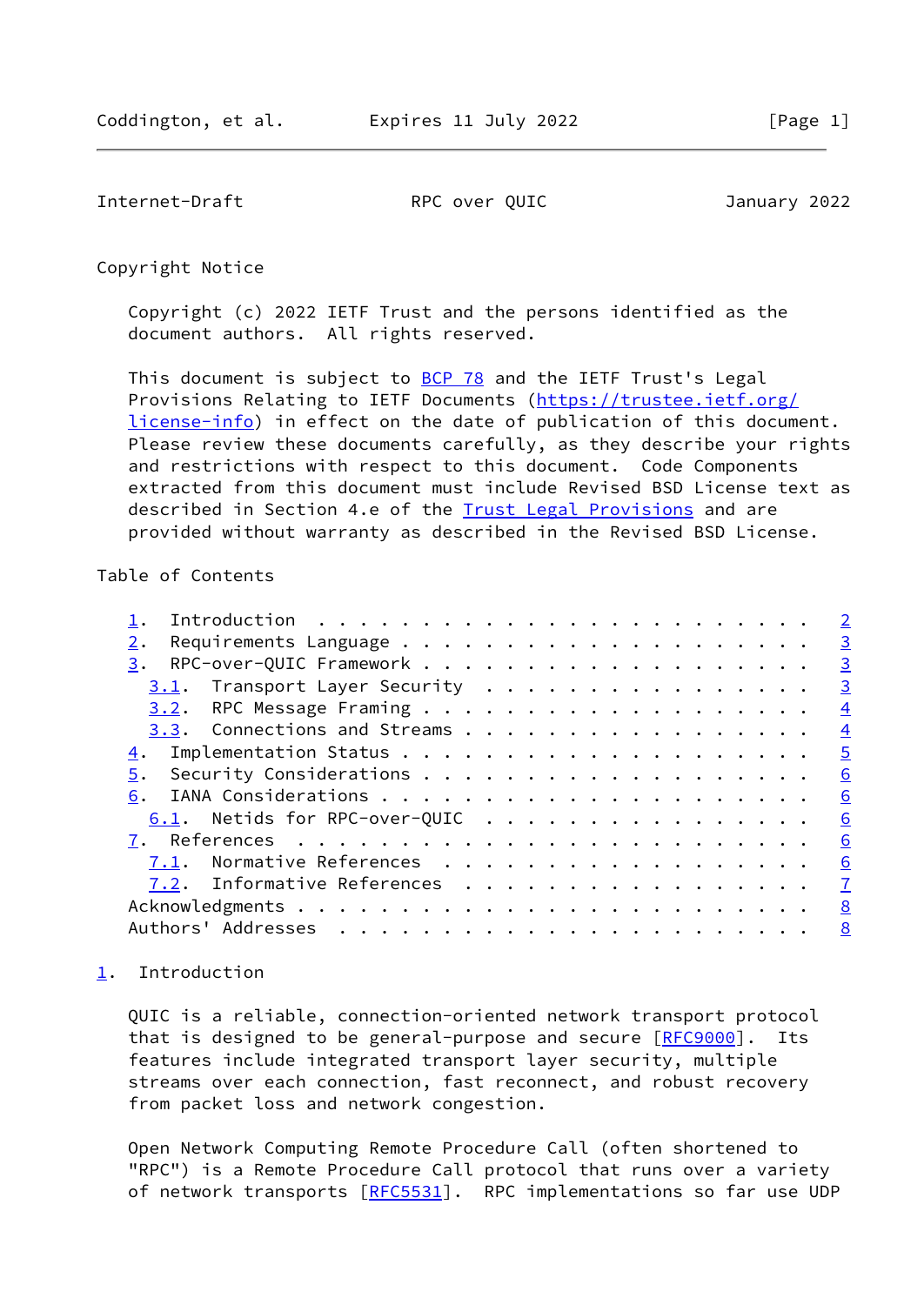[\[RFC0768](https://datatracker.ietf.org/doc/pdf/rfc0768)] or TCP [\[RFC0793](https://datatracker.ietf.org/doc/pdf/rfc0793)]. This document specifies how to transport RPC messages over QUIC version 1.

Explain motivations: || || || || || ||

Coddington, et al. Expires 11 July 2022 [Page 2]

<span id="page-2-1"></span>Internet-Draft RPC over QUIC January 2022

|| || || || || ||

|| || || || || ||

|| || || || || ||

|| || || || || ||

 $\star$  TLS

- | \* Multiple streams--though applications are speculative at this point. (Maybe they will allow more sophisticated prioritization of traffic without the overhead of multiple TCP connections?)
- | \* Lower-latency connection setup--though NFS connections are typically long-lived.
- | \* Likely SMB adoption of QUIC should make QUIC implementations widely available.

In addition, this section needs to document and demonstrate specific use cases that cannot be addressed using existing RPC | transports and security mechanisms such as RPC-over-TCP, RPC with-TLS, or RPC-over-RDMA.

<span id="page-2-0"></span>[2](#page-2-0). Requirements Language

 The key words "MUST", "MUST NOT", "REQUIRED", "SHALL", "SHALL NOT", "SHOULD", "SHOULD NOT", "RECOMMENDED", "NOT RECOMMENDED", "MAY", and "OPTIONAL" in this document are to be interpreted as described in [BCP 14](https://datatracker.ietf.org/doc/pdf/bcp14) [\[RFC2119](https://datatracker.ietf.org/doc/pdf/rfc2119)] [\[RFC8174](https://datatracker.ietf.org/doc/pdf/rfc8174)] when, and only when, they appear in all capitals, as shown here.

<span id="page-2-2"></span>[3](#page-2-2). RPC-over-QUIC Framework

 RPC is first and foremost a message-passing protocol. This section covers the implementaion details of exchanging RPC messages over QUICv1. Readers should already be familiar with ONC RPC [\[RFC5531](https://datatracker.ietf.org/doc/pdf/rfc5531)].

<span id="page-2-3"></span>[3.1](#page-2-3). Transport Layer Security

 RPC-over-QUIC provides peer authentication and encryption services using a framework based on Transport Layer Security (TLS). Ergo,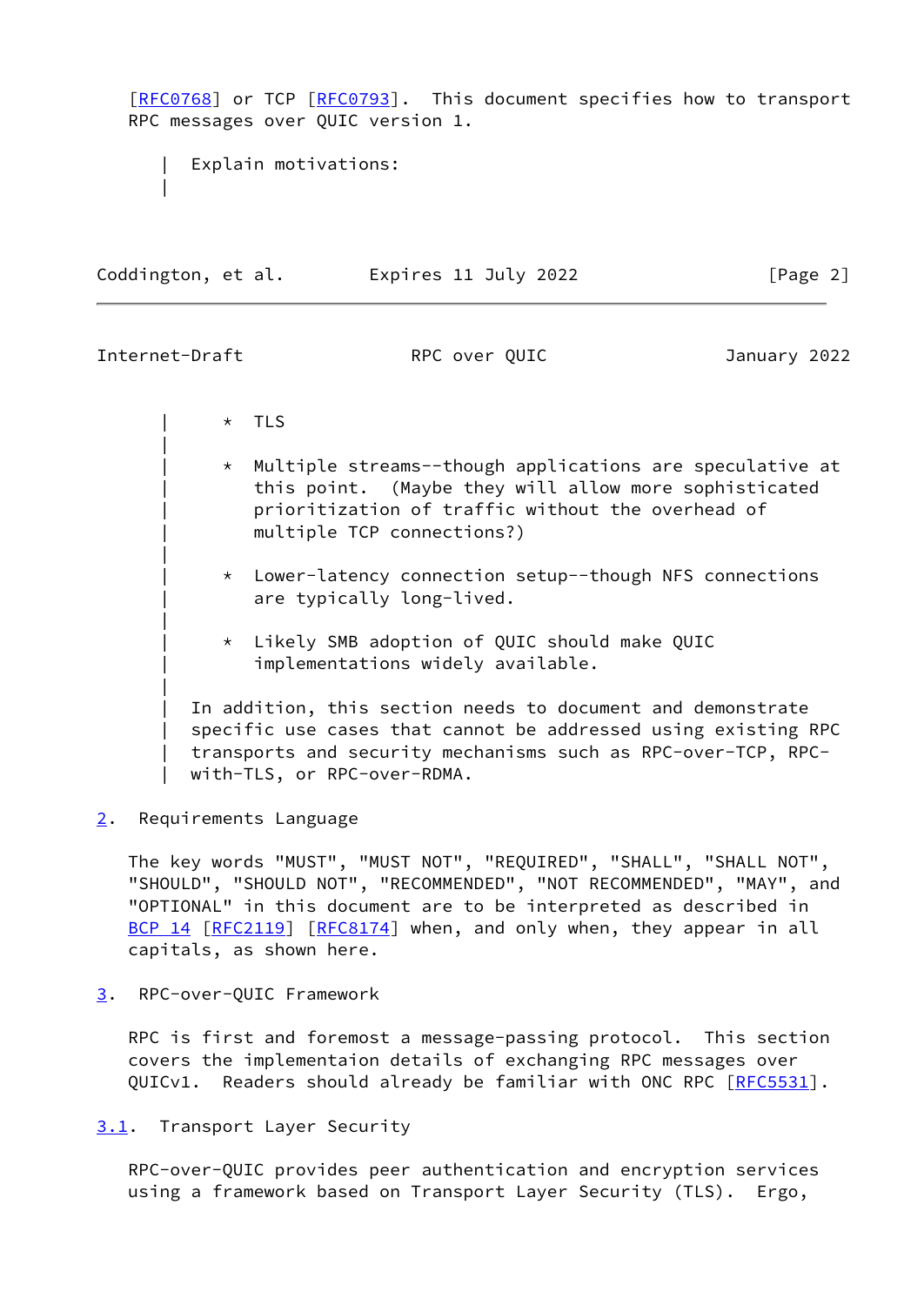RPC-over-QUIC inherently fulfills many of the requirements of [\[I-D.ietf-nfsv4-rpc-tls](#page-6-3)]. The details of QUIC's use of TLS are specified in [\[RFC9001](https://datatracker.ietf.org/doc/pdf/rfc9001)]. In particular:

- \* With QUICv1, security at the transport layer is always enabled. Thus, there is no need or use for the STARTTLS mechanism described in Section 4 of [[I-D.ietf-nfsv4-rpc-tls](#page-6-3)].
- \* The discussion in  $[I-D.ietf-nfsv4-pro-tls]$  about the opportunistic use of TLS does not apply to RPC-over-QUIC.

Coddington, et al. **Expires 11 July 2022** [Page 3]

<span id="page-3-1"></span>Internet-Draft RPC over QUIC January 2022

|| || || || || ||

|| || || || || ||

- \* The peer authentication requirements in Section 5.2 of [[I-D.ietf-nfsv4-rpc-tls](#page-6-3)] do apply to RPC-over-QUIC.
- \* The PKIX Extended Key Usage values defined in [[I-D.ietf-nfsv4-rpc-tls](#page-6-3)] are also valid for use with RPC-over- QUIC.
- \* The ALPN defined in Section 8.2 of [[I-D.ietf-nfsv4-rpc-tls](#page-6-3)] is also used for RPC-over-QUIC.
- <span id="page-3-0"></span>[3.2](#page-3-0). RPC Message Framing

 Record marking on QUIC is exactly as in TCP. See [Section](https://datatracker.ietf.org/doc/pdf/rfc5531#section-11) 11 of  $[RFC5531]$ .

Discussion: This is the simplest thing to do.

bfields: Open question whether we should do something more complicated that adds RDMA-like features or at least provides some minimal help with data alignment. Possibilities might include a single additional integer giving the offset of a payload, serving only as a hint; or reference additional streams in the same connection for payloads; or even looking into full RDMA--long-term there may be interest in supporting RDMA over QUIC, and we may be able to piggyback on that effort.

cel: Direct data placement over TCP can already be accomplished today using MPA/DDP protocols (formerly known as iWARP). Using a software iWARP implementation means no special hardware is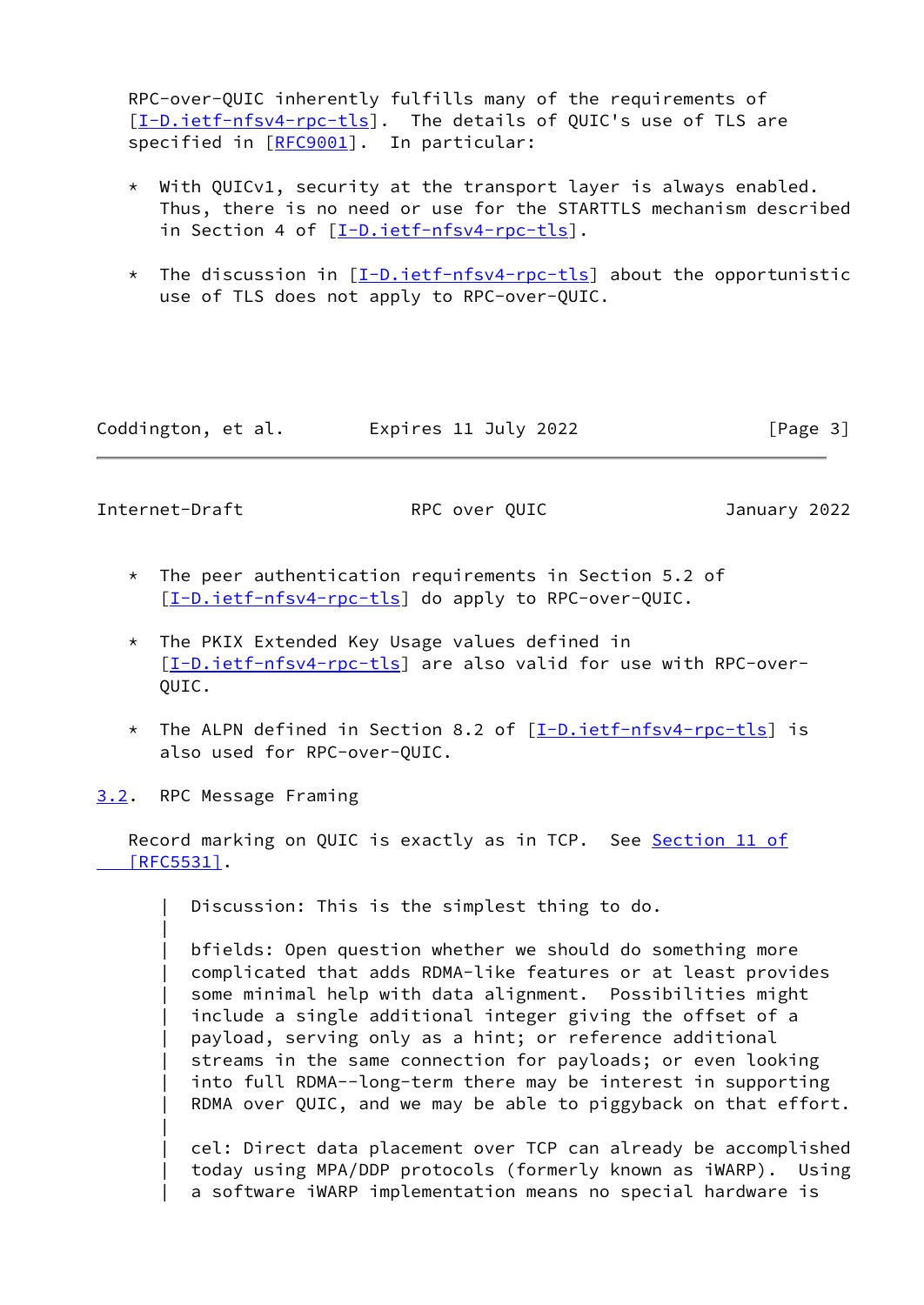necessary. Likewise, if MPA/DDP can be made to support QUIC, much of the need for a separate RPC-over-QUIC is moot. In addition, it would bring automatically transport layer security to other RDMA-enabled protocols (such as RPC-over-RDMA).

lars: If changes to the RPC-over-QUIC binding might be desired in the future, how would they be negotiated/expressed? Should a versioned ALPN be used instead of the one from | [[I-D.ietf-nfsv4-rpc-tls](#page-6-3)]?

### <span id="page-4-0"></span>[3.3](#page-4-0). Connections and Streams

QUIC provides a "stream" abstraction, described in [Section](https://datatracker.ietf.org/doc/pdf/rfc9000#section-2) 2 of [RFC9000]. Each QUIC stream can be unidirectional or bidirectional. QUIC supports a nearly unlimited number of concurrent streams per connection.

Coddington, et al. Expires 11 July 2022 [Page 4]

<span id="page-4-1"></span>Internet-Draft RPC over QUIC January 2022

|| || || || || ||

|| || || || || ||

 Unless explicitly specified, when RPC protocol specifications refer to a "connection", this applies to a QUIC connection, not to a stream. As an example, in the case of NFSv4.1 [\[RFC8881](https://datatracker.ietf.org/doc/pdf/rfc8881)], a BIND\_CONN\_TO\_SESSION operation binds a QUIC connection and does not need to be repeated for each stream on the connection.

 An RPC Reply MUST be sent over the same connection and stream as the Call message with a matching XID. Forward-direction RPC messages MUST be sent over a client-initiated bidirectional stream (stream type 0x00). Reverse-direction RPC messages MUST be sent over a server-initiated bidirectional stream (stream type 0x01). Otherwise, unless otherwise explicitly specified, RPC callers are free to use streams as they wish, and responders have to accommodate callers that do so.

NFS requirement on resends: QUIC allows reconnecting using the same connection ID, so isn't breaking/reconnection somewhat ambiguous? When can a server drop or a client resend? Any advice needed for server-side DRC implementations?

lars: I'm not sure I understand what is meant by "reconnecting" above. Is this referring to connection migration? Or a 0-RTT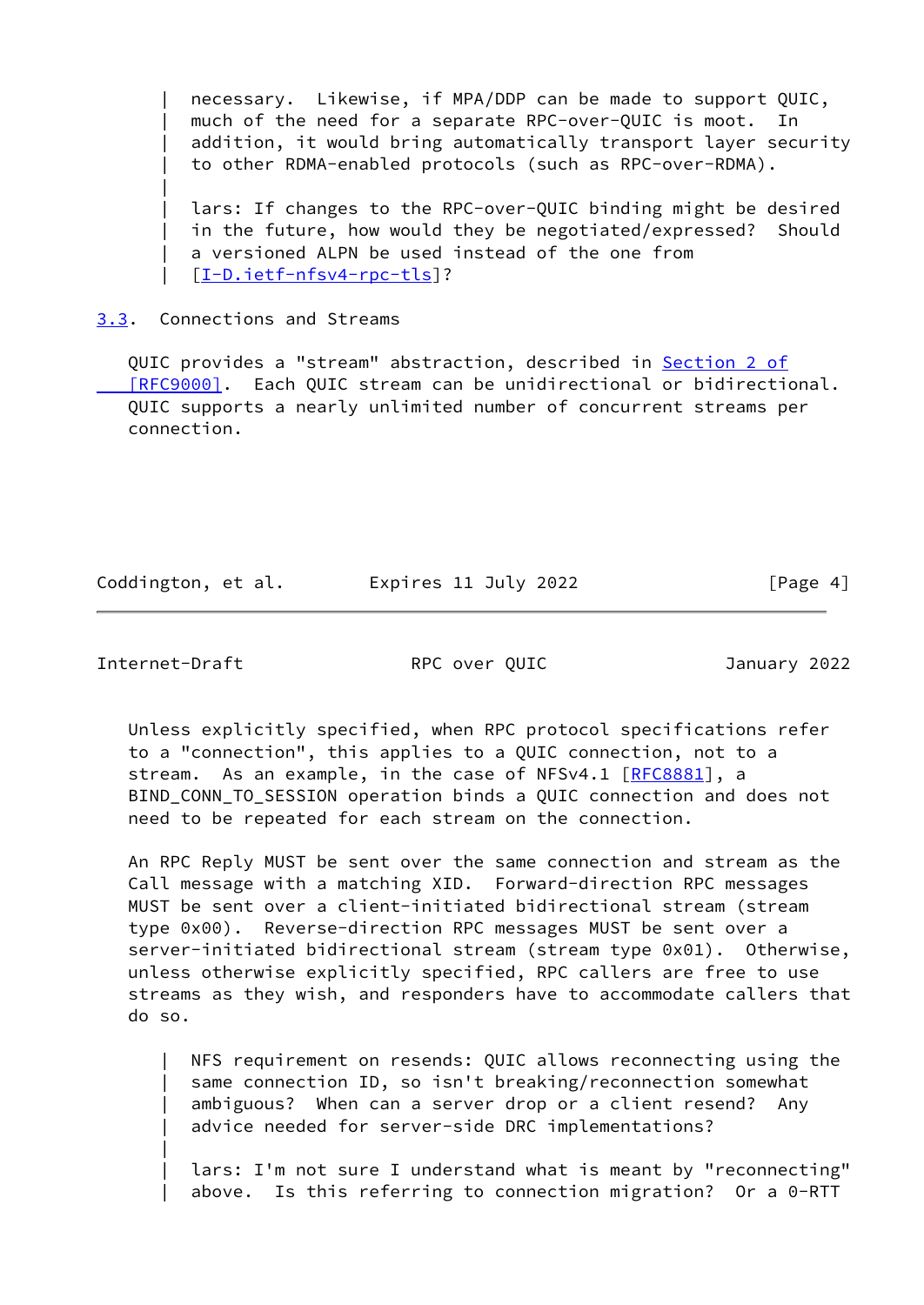| repeated connection instance? Something else?

lars: Also, I'm not sure if the use of streams is fully specified by the above. Is the intent here to leave it to callers to decide if they want to use a fresh stream for each RPC, or reuse an existing stream for a series of RPCs?

<span id="page-5-0"></span>[4](#page-5-0). Implementation Status

|| || || || || ||

This section is to be removed before publishing as an RFC.

 This section records the status of known implementations of the protocol defined by this specification at the time of posting of this Internet-Draft, and is based on a proposal described in [\[RFC7942](https://datatracker.ietf.org/doc/pdf/rfc7942)]. The description of implementations in this section is intended to assist the IETF in its decision processes in progressing drafts to RFCs.

 Please note that the listing of any individual implementation here does not imply endorsement by the IETF. Furthermore, no effort has been spent to verify the information presented here that was supplied by IETF contributors. This is not intended as, and must not be construed to be, a catalog of available implementations or their features. Readers are advised to note that other implementations may exist.

| Coddington, et al. | Expires 11 July 2022 | [Page 5] |
|--------------------|----------------------|----------|
|                    |                      |          |

<span id="page-5-2"></span>Internet-Draft RPC over QUIC January 2022

 There are no known implementations of RPC-over-QUICv1 as described in this document.

<span id="page-5-1"></span>[5](#page-5-1). Security Considerations

 Readers should refer to the discussion of QUIC's transport layer security in Section [21 of \[RFC9000\].](https://datatracker.ietf.org/doc/pdf/rfc9000#section-21)

<span id="page-5-3"></span>[6](#page-5-3). IANA Considerations

 RFC Editor: In the following subsections, please replace RFC-TBD with the RFC number assigned to this document. Furthermore, please remove this Editor's Note before this document is published.

```
6.1. Netids for RPC-over-QUIC
```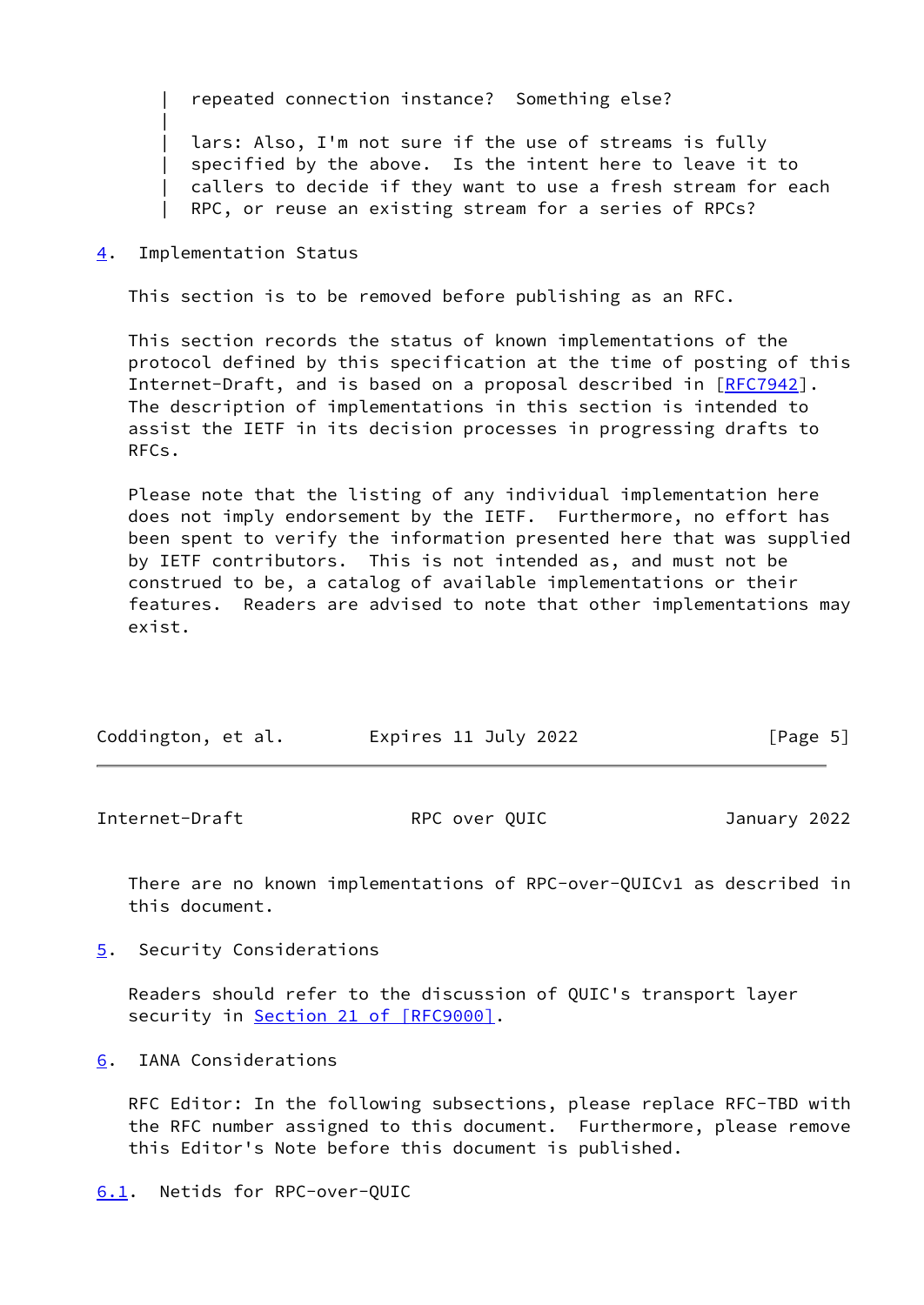Each new RPC transport is assigned one or more RPC "netid" strings. These strings are an rpcbind [\[RFC1833](https://datatracker.ietf.org/doc/pdf/rfc1833)] string naming the underlying transport protocol, appropriate message framing, and the format of service addresses and ports, among other things.

 This document requests that IANA allocate the following "Netid" registry strings in the "ONC RPC Netid" registry, as defined in [\[RFC5665](https://datatracker.ietf.org/doc/pdf/rfc5665)]:

 NC\_QUIC "quic" NC\_QUIC6 "quic6"

 These netids MUST be used for any transport satisfying the requirements described in this document. The "quic" netid is to be used when IPv4 addressing is employed by the underlying transport, and "quic6" for IPv6 addressing. IANA should use this document (RFC- TBD) as the reference for the new entries.

lars: Why one per IP address family? This seems common practice with netids, but also seems to be a layering violation?

### <span id="page-6-0"></span>[7](#page-6-0). References

<span id="page-6-1"></span>[7.1](#page-6-1). Normative References

<span id="page-6-3"></span>[I-D.ietf-nfsv4-rpc-tls]

 Myklebust, T. and C. Lever, "Towards Remote Procedure Call Encryption By Default", Work in Progress, Internet-Draft, [draft-ietf-nfsv4-rpc-tls-11](https://datatracker.ietf.org/doc/pdf/draft-ietf-nfsv4-rpc-tls-11), 23 November 2020, <[https://datatracker.ietf.org/doc/html/draft-ietf-nfsv4](https://datatracker.ietf.org/doc/html/draft-ietf-nfsv4-rpc-tls-11) [rpc-tls-11>](https://datatracker.ietf.org/doc/html/draft-ietf-nfsv4-rpc-tls-11).

| Coddington, et al. | Expires 11 July 2022 | [Page 6] |
|--------------------|----------------------|----------|
|                    |                      |          |

<span id="page-6-2"></span>Internet-Draft RPC over QUIC January 2022

- [RFC1833] Srinivasan, R., "Binding Protocols for ONC RPC Version 2", [RFC 1833,](https://datatracker.ietf.org/doc/pdf/rfc1833) DOI 10.17487/RFC1833, August 1995, <<https://www.rfc-editor.org/rfc/rfc1833>>.
- [RFC2119] Bradner, S., "Key words for use in RFCs to Indicate Requirement Levels", [BCP 14](https://datatracker.ietf.org/doc/pdf/bcp14), [RFC 2119](https://datatracker.ietf.org/doc/pdf/rfc2119), DOI 10.17487/RFC2119, March 1997, <<https://www.rfc-editor.org/rfc/rfc2119>>.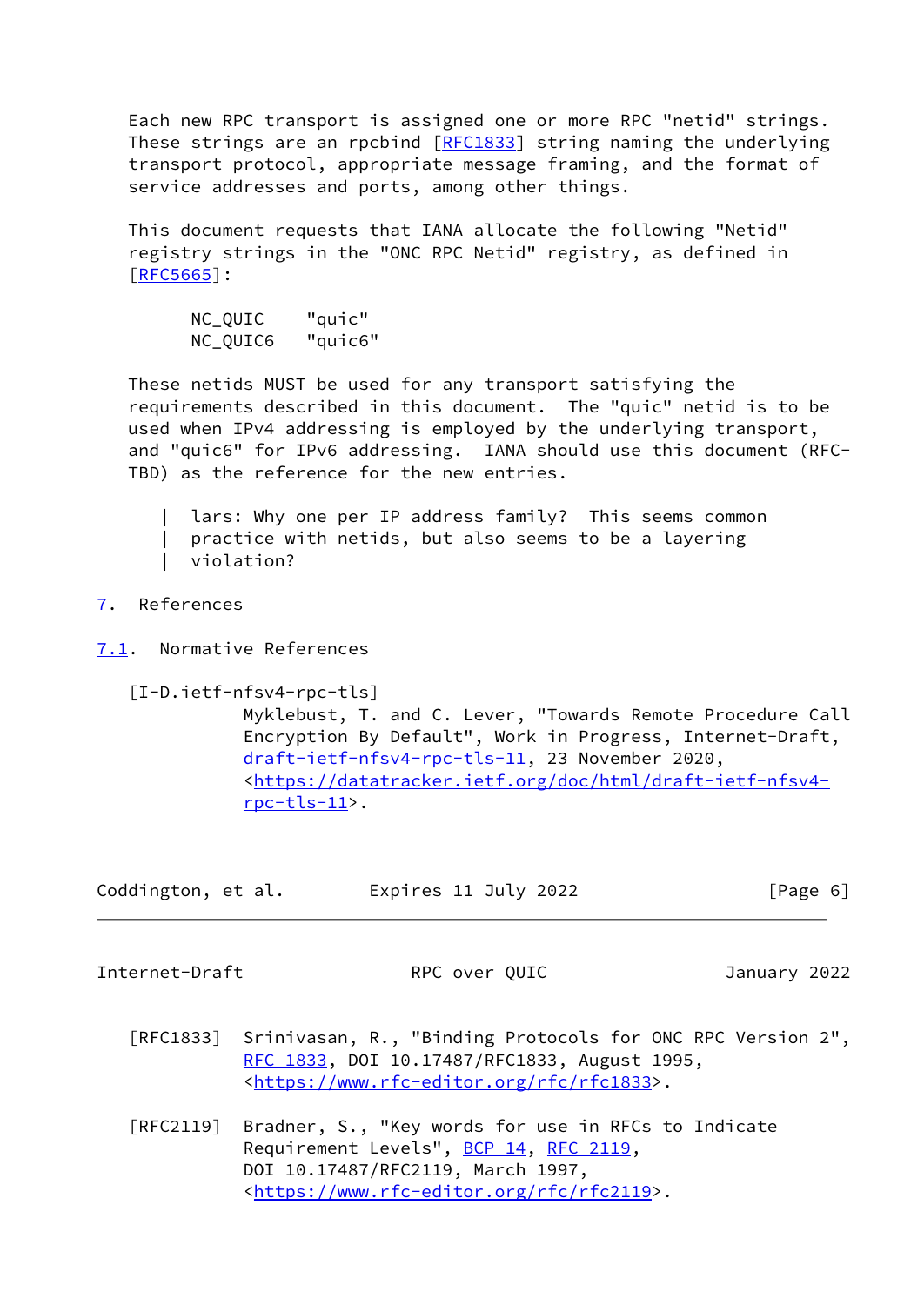- [RFC5531] Thurlow, R., "RPC: Remote Procedure Call Protocol Specification Version 2", [RFC 5531](https://datatracker.ietf.org/doc/pdf/rfc5531), DOI 10.17487/RFC5531, May 2009, [<https://www.rfc-editor.org/rfc/rfc5531](https://www.rfc-editor.org/rfc/rfc5531)>.
- [RFC5665] Eisler, M., "IANA Considerations for Remote Procedure Call (RPC) Network Identifiers and Universal Address Formats", [RFC 5665,](https://datatracker.ietf.org/doc/pdf/rfc5665) DOI 10.17487/RFC5665, January 2010, <<https://www.rfc-editor.org/rfc/rfc5665>>.
- [RFC8174] Leiba, B., "Ambiguity of Uppercase vs Lowercase in [RFC](https://datatracker.ietf.org/doc/pdf/rfc2119) [2119](https://datatracker.ietf.org/doc/pdf/rfc2119) Key Words", [BCP 14](https://datatracker.ietf.org/doc/pdf/bcp14), [RFC 8174,](https://datatracker.ietf.org/doc/pdf/rfc8174) DOI 10.17487/RFC8174, May 2017, [<https://www.rfc-editor.org/rfc/rfc8174](https://www.rfc-editor.org/rfc/rfc8174)>.
- [RFC9000] Iyengar, J., Ed. and M. Thomson, Ed., "QUIC: A UDP-Based Multiplexed and Secure Transport", [RFC 9000](https://datatracker.ietf.org/doc/pdf/rfc9000), DOI 10.17487/RFC9000, May 2021, <<https://www.rfc-editor.org/rfc/rfc9000>>.
- [RFC9001] Thomson, M., Ed. and S. Turner, Ed., "Using TLS to Secure QUIC", [RFC 9001](https://datatracker.ietf.org/doc/pdf/rfc9001), DOI 10.17487/RFC9001, May 2021, <<https://www.rfc-editor.org/rfc/rfc9001>>.
- <span id="page-7-0"></span>[7.2](#page-7-0). Informative References
	- [RFC0768] Postel, J., "User Datagram Protocol", STD 6, [RFC 768](https://datatracker.ietf.org/doc/pdf/rfc768), DOI 10.17487/RFC0768, August 1980, <[https://www.rfc-editor.org/rfc/rfc768>](https://www.rfc-editor.org/rfc/rfc768).
	- [RFC0793] Postel, J., "Transmission Control Protocol", STD 7, [RFC 793](https://datatracker.ietf.org/doc/pdf/rfc793), DOI 10.17487/RFC0793, September 1981, <[https://www.rfc-editor.org/rfc/rfc793>](https://www.rfc-editor.org/rfc/rfc793).
	- [RFC7942] Sheffer, Y. and A. Farrel, "Improving Awareness of Running Code: The Implementation Status Section", [BCP 205](https://datatracker.ietf.org/doc/pdf/bcp205), [RFC 7942,](https://datatracker.ietf.org/doc/pdf/rfc7942) DOI 10.17487/RFC7942, July 2016, <<https://www.rfc-editor.org/rfc/rfc7942>>.

Coddington, et al. Expires 11 July 2022 [Page 7]

<span id="page-7-1"></span>Internet-Draft RPC over QUIC January 2022

[RFC8881] Noveck, D., Ed. and C. Lever, "Network File System (NFS)